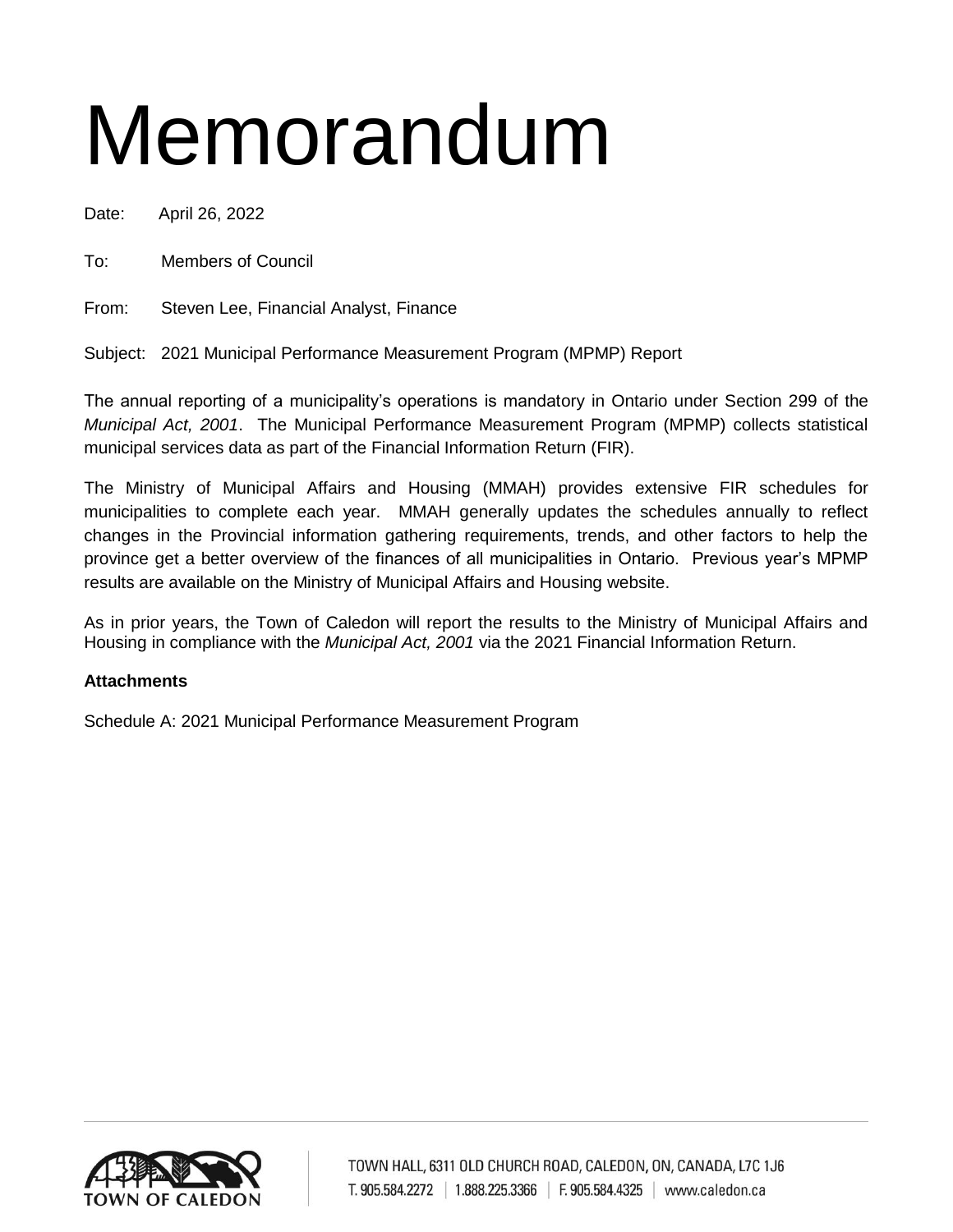

| <b>BUILDING SERVICES</b>                                                                                                                                                                                                           | 2021                                                |                                                       |                                                                                    | 2020                                                |                                                       |                                                                                    |  |
|------------------------------------------------------------------------------------------------------------------------------------------------------------------------------------------------------------------------------------|-----------------------------------------------------|-------------------------------------------------------|------------------------------------------------------------------------------------|-----------------------------------------------------|-------------------------------------------------------|------------------------------------------------------------------------------------|--|
| What method does your municipality use to determine total construction value?                                                                                                                                                      | Applicant's Declared Value                          |                                                       |                                                                                    | Applicant's Declared Value                          |                                                       |                                                                                    |  |
| Total Value of Construction Activity based on permits issued                                                                                                                                                                       | \$674,510,634                                       |                                                       |                                                                                    | \$562,048,095                                       |                                                       |                                                                                    |  |
| Value of Construction Activity based on permits issued                                                                                                                                                                             | <b>Number of</b><br><b>Building Permits</b>         | <b>Total Value of</b><br><b>Building Permits</b>      |                                                                                    | <b>Number of</b><br><b>Building Permits</b>         | <b>Total Value of</b><br><b>Building Permits</b>      |                                                                                    |  |
| Residential properties                                                                                                                                                                                                             | 1,535                                               | \$435,412,511                                         |                                                                                    | 721                                                 | \$131,646,977                                         |                                                                                    |  |
| Multi-Residential properties                                                                                                                                                                                                       | $\overline{1}$                                      | \$45,000                                              |                                                                                    | 12                                                  | \$23,477,800                                          |                                                                                    |  |
| All other property classes                                                                                                                                                                                                         | 194                                                 | \$239,053,123                                         |                                                                                    | 204                                                 | \$406,923,318                                         |                                                                                    |  |
| Total                                                                                                                                                                                                                              | 1,730                                               | \$674,510,634                                         |                                                                                    | 937                                                 | \$562,048,095                                         |                                                                                    |  |
|                                                                                                                                                                                                                                    |                                                     |                                                       |                                                                                    |                                                     |                                                       |                                                                                    |  |
| Review of Complete Building Permit Applications: Median number of working days to review a<br>complete building permit application and issue a permit or not issue a permit, and provide all<br>reasons for refusal (by Category): | <b>Median Number of</b><br><b>Working Days</b>      |                                                       |                                                                                    | <b>Median Number of</b><br><b>Working Days</b>      |                                                       |                                                                                    |  |
| a) Category 1: Houses (houses not exceeding 3 storeys/600 square metres)<br>Reference: provincial standard is 10 working days                                                                                                      | 9                                                   |                                                       |                                                                                    | 10                                                  |                                                       |                                                                                    |  |
| b) Category 2: Small Buildings (small commercial/industrial not exceeding 3 storeys/600 square<br>metres)<br>Reference: provincial standard is 15 working days                                                                     | 15                                                  |                                                       |                                                                                    | 14                                                  |                                                       |                                                                                    |  |
| c) Category 3: Large Buildings (large residential/commercial/industrial/institutional)<br>Reference: provincial standard is 20 working days                                                                                        | 18                                                  |                                                       |                                                                                    | 18                                                  |                                                       |                                                                                    |  |
| d) Category 4: Complex Buildings (post disaster buildings, including hospitals, power/water,<br>fire/police/EMS), communications<br>Reference: provincial standard is 30 working days                                              | N/A                                                 |                                                       |                                                                                    | N/A                                                 |                                                       |                                                                                    |  |
| <b>Number of Building Permit Applications</b>                                                                                                                                                                                      | <b>Number of</b><br>Complete<br><b>Applications</b> | <b>Number of</b><br>Incomplete<br><b>Applications</b> | <b>Total Number of</b><br><b>Complete and</b><br>Incomplete<br><b>Applications</b> | <b>Number of</b><br>Complete<br><b>Applications</b> | <b>Number of</b><br>Incomplete<br><b>Applications</b> | <b>Total Number of</b><br><b>Complete and</b><br>Incomplete<br><b>Applications</b> |  |
| a) Category 1: Houses (houses not exceeding 3 storeys/600 square metres)                                                                                                                                                           | 1,309                                               |                                                       | 1,313                                                                              | 724                                                 |                                                       | 724                                                                                |  |
| b) Category 2: Small Buildings (small commercial/industrial not exceeding 3 storeys/600 square<br>metres)                                                                                                                          | 214                                                 |                                                       | 214                                                                                | 151                                                 |                                                       | 151                                                                                |  |
| c) Category 3: Large Buildings (large residential/commercial/industrial/institutional)                                                                                                                                             | 161                                                 |                                                       | 164                                                                                | 150                                                 |                                                       | 150                                                                                |  |
| d) Category 4: Complex Buildings (post disaster buildings, including hospitals, power/water,<br>fire/police/EMS), communications                                                                                                   | ſ                                                   | ſ                                                     | ſ                                                                                  | U                                                   | n                                                     |                                                                                    |  |
| Subtotal                                                                                                                                                                                                                           | 1,684                                               | $\overline{7}$                                        | 1,691                                                                              | 1,025                                               | 0                                                     | 1,025                                                                              |  |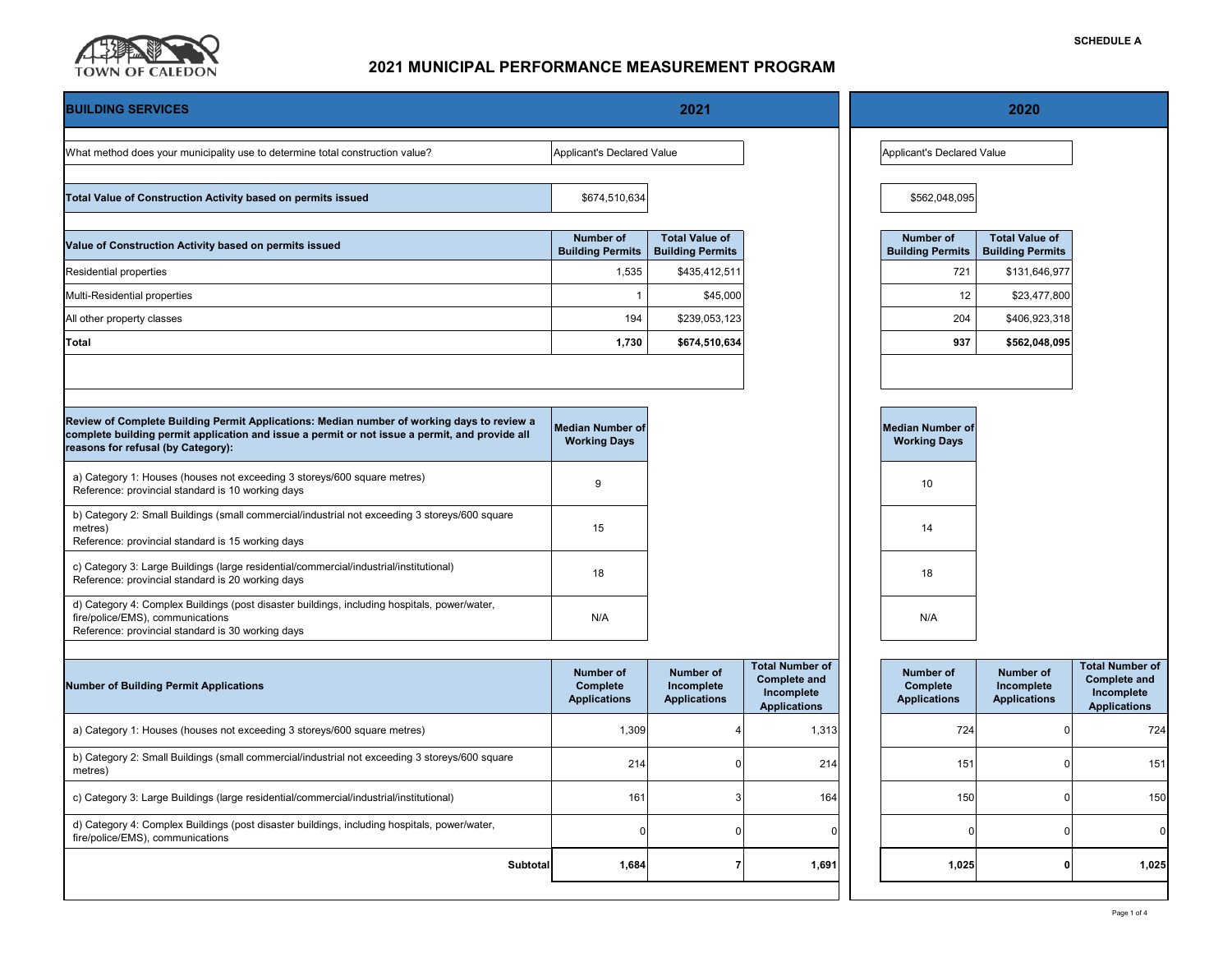

# **2021 MUNICIPAL PERFORMANCE MEASUREMENT PROGRAM**

| 2021<br><b>PLANNING AND DEVELOPMENT</b>                                                                                                                       |                                                               |                                          |                                        | 2020 |                                                               |                                          |                                        |
|---------------------------------------------------------------------------------------------------------------------------------------------------------------|---------------------------------------------------------------|------------------------------------------|----------------------------------------|------|---------------------------------------------------------------|------------------------------------------|----------------------------------------|
| <b>Land Use Planning</b>                                                                                                                                      | <b>Residential Units</b><br>within Settlement<br><b>Areas</b> | <b>Total Residential</b><br><b>Units</b> | <b>Total Secondary</b><br><b>Units</b> |      | <b>Residential Units</b><br>within Settlement<br><b>Areas</b> | <b>Total Residential</b><br><b>Units</b> | <b>Total Secondary</b><br><b>Units</b> |
| Number of residential units in new detached houses (using building permit information)                                                                        | 313                                                           | 625                                      |                                        |      | 167                                                           | 237                                      |                                        |
| Number of residential units in new semi-detached houses (using building permit information)                                                                   |                                                               |                                          |                                        |      |                                                               |                                          | U                                      |
| Number of residential units in row houses (using building permit information)                                                                                 | 204                                                           | 300                                      |                                        |      |                                                               |                                          | U                                      |
| Number of residential units in new apartments/condo apartments (using building permit information)                                                            |                                                               |                                          |                                        |      |                                                               |                                          |                                        |
| Subtotal                                                                                                                                                      | 521                                                           | 929                                      |                                        |      | 169                                                           | 239                                      |                                        |
|                                                                                                                                                               |                                                               |                                          |                                        |      |                                                               |                                          |                                        |
| <b>Land Designated for Agricultural Purposes</b>                                                                                                              |                                                               | Data                                     | <b>Units</b>                           |      | Data                                                          | <b>Units</b>                             |                                        |
| Hectares of land designated for agricultural purposes in the Official Plan as of December 31, 2020                                                            |                                                               | 36,933                                   | Hectares                               |      | 36,933                                                        | Hectares                                 |                                        |
| 1. Major subdivisions approved in 2021: Bolton 43M-2095, Mayfield West 43M-2077, 43M-2096, 43M-<br>2112, Palgrave Estates 43M-2036 and Caledon East 43M-2081. |                                                               |                                          |                                        |      |                                                               |                                          |                                        |

| <b>RECREATION SERVICES</b>                                             | 2021        |                |  | 2020    |                |  |  |
|------------------------------------------------------------------------|-------------|----------------|--|---------|----------------|--|--|
| <b>Trails</b>                                                          | <b>Data</b> | <b>Units</b>   |  | Data    | <b>Units</b>   |  |  |
| Total kilometres of trails (owned by municipality and third parties)   | 104         | <b>KM</b>      |  | 104     | KM             |  |  |
| <b>Indoor Recreation Facilities</b>                                    | Data        | <b>Units</b>   |  | Data    | <b>Units</b>   |  |  |
| Square metres of indoor recreation facilities (municipally owned)      | 39,002      | m <sup>2</sup> |  | 39,002  | m <sup>2</sup> |  |  |
|                                                                        |             |                |  |         |                |  |  |
| <b>Outdoor Recreation Facilities</b>                                   | Data        | <b>Units</b>   |  | Data    | <b>Units</b>   |  |  |
| Square metres of outdoor recreation facility space (municipally owned) | 448,511     | m <sup>2</sup> |  | 448,511 | m <sup>2</sup> |  |  |
|                                                                        |             |                |  |         |                |  |  |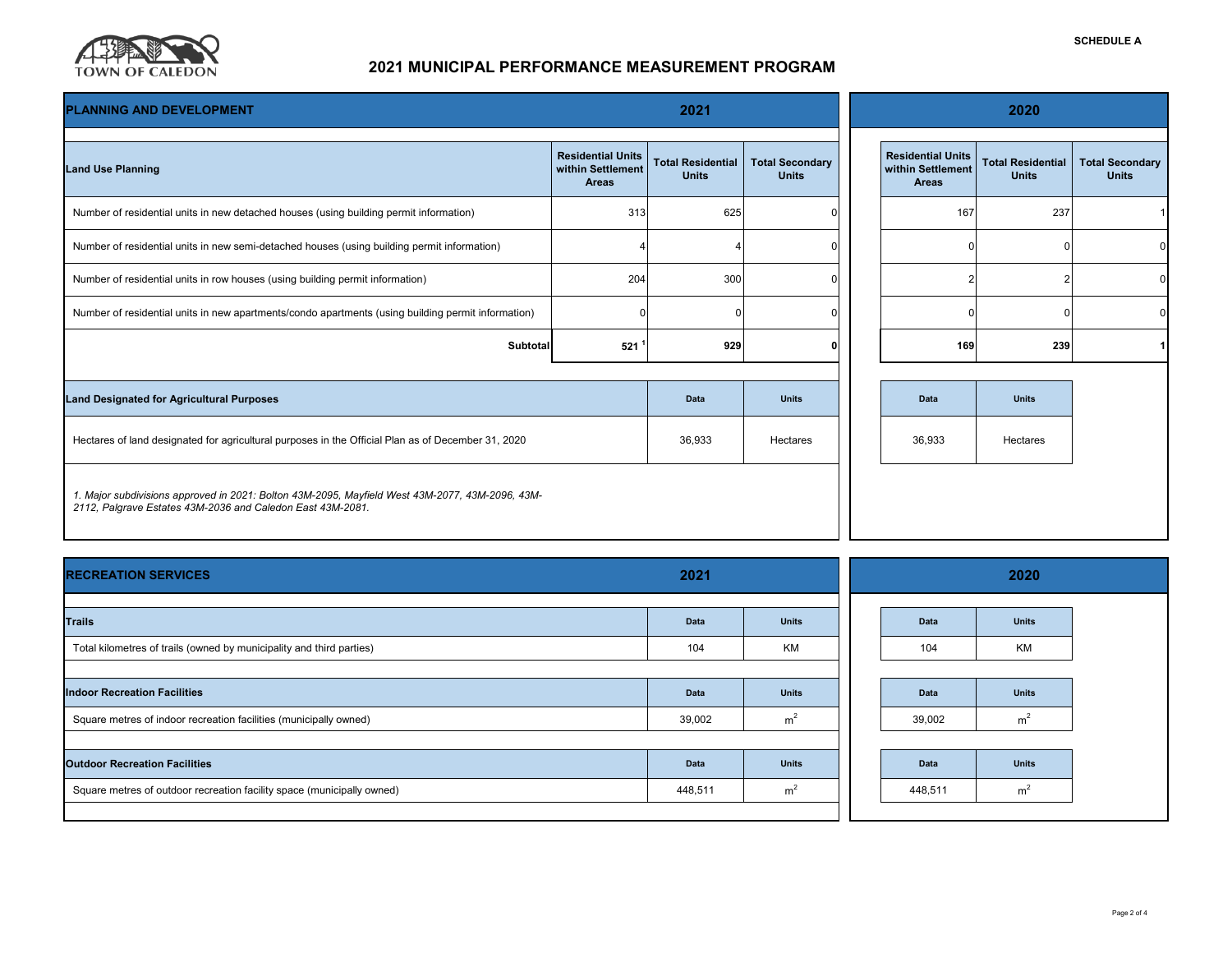

# **2021 MUNICIPAL PERFORMANCE MEASUREMENT PROGRAM**

| <b>TRANSPORTATION SERVICES</b>                                                                                                          | 2021                                                                                                                                        |                                                                        |  | 2020                                                                                                                                        |                     |        |  |
|-----------------------------------------------------------------------------------------------------------------------------------------|---------------------------------------------------------------------------------------------------------------------------------------------|------------------------------------------------------------------------|--|---------------------------------------------------------------------------------------------------------------------------------------------|---------------------|--------|--|
| <b>Paved Roads</b>                                                                                                                      |                                                                                                                                             |                                                                        |  |                                                                                                                                             |                     |        |  |
| Roads: Total Paved Lane KM                                                                                                              | 1,303 KM                                                                                                                                    |                                                                        |  | 1,297 KM                                                                                                                                    |                     | Note 1 |  |
| Condition of Roads: Number of paved lane kilometres where the condition is rated as good to very good                                   |                                                                                                                                             | 344 KM                                                                 |  |                                                                                                                                             | 338 KM              | Note 1 |  |
| Has the entire municipal road system been rated?                                                                                        | Yes                                                                                                                                         |                                                                        |  | Yes                                                                                                                                         |                     |        |  |
| Indicate the rating system used and the year the rating was conducted                                                                   | Pavement Condition Index 2020                                                                                                               |                                                                        |  | Pavement Condition Index 2020                                                                                                               |                     |        |  |
| Note 1: 2020 kilometers of Paved Lanes restated for greater accuracy                                                                    |                                                                                                                                             |                                                                        |  |                                                                                                                                             |                     |        |  |
| <b>Unpaved Roads</b>                                                                                                                    |                                                                                                                                             |                                                                        |  |                                                                                                                                             |                     |        |  |
| Roads: Total Unpaved Lane KM                                                                                                            |                                                                                                                                             | 241 KM                                                                 |  | 241 KM                                                                                                                                      |                     |        |  |
| <b>Winter Control</b>                                                                                                                   |                                                                                                                                             |                                                                        |  |                                                                                                                                             |                     |        |  |
| Total Lane KM maintained in winter                                                                                                      | 1,583 KM                                                                                                                                    |                                                                        |  | 1,583 KM                                                                                                                                    |                     |        |  |
| <b>Transit</b>                                                                                                                          |                                                                                                                                             |                                                                        |  |                                                                                                                                             |                     |        |  |
| Total number of regular service passenger trips on conventional transit in service area                                                 | 24,154                                                                                                                                      |                                                                        |  | 15,718                                                                                                                                      |                     |        |  |
| Population of service area                                                                                                              | 33,390                                                                                                                                      |                                                                        |  | 33,390                                                                                                                                      |                     |        |  |
| <b>Bridges and Culverts</b>                                                                                                             |                                                                                                                                             |                                                                        |  |                                                                                                                                             |                     |        |  |
| Bridges and Culverts : Total Square Metres of Surface Area on Bridges and Culverts                                                      |                                                                                                                                             | 14,995 $m2$                                                            |  | 14,995 $m2$                                                                                                                                 |                     | Note 2 |  |
| Have all bridges and culverts in the municipal system been rated?                                                                       | Yes                                                                                                                                         |                                                                        |  | Yes                                                                                                                                         |                     |        |  |
| Indicate the rating system used and the year the rating was conducted                                                                   |                                                                                                                                             | MTO Bridge Condition Index - 2021<br>MTO Bridge Condition Index - 2019 |  |                                                                                                                                             |                     |        |  |
|                                                                                                                                         | Number of<br>structures where<br>the condition of<br>primary<br>components is<br>rated as good to<br>very good,<br>requiring only<br>repair | <b>Total Number</b>                                                    |  | Number of<br>structures where<br>the condition of<br>primary<br>components is<br>rated as good to<br>very good,<br>requiring only<br>repair | <b>Total Number</b> |        |  |
| <b>Bridges</b>                                                                                                                          | 50                                                                                                                                          | 84                                                                     |  | 60                                                                                                                                          | 81                  |        |  |
| <b>Culverts</b>                                                                                                                         | 28<br>78                                                                                                                                    | 67<br>151                                                              |  | 26<br>86                                                                                                                                    | 65<br>146           | Note 2 |  |
| Subtotal<br>Note 2: 2020 total square metres of surface area on structures and total number of structures restated for greater accuracy |                                                                                                                                             |                                                                        |  |                                                                                                                                             |                     |        |  |